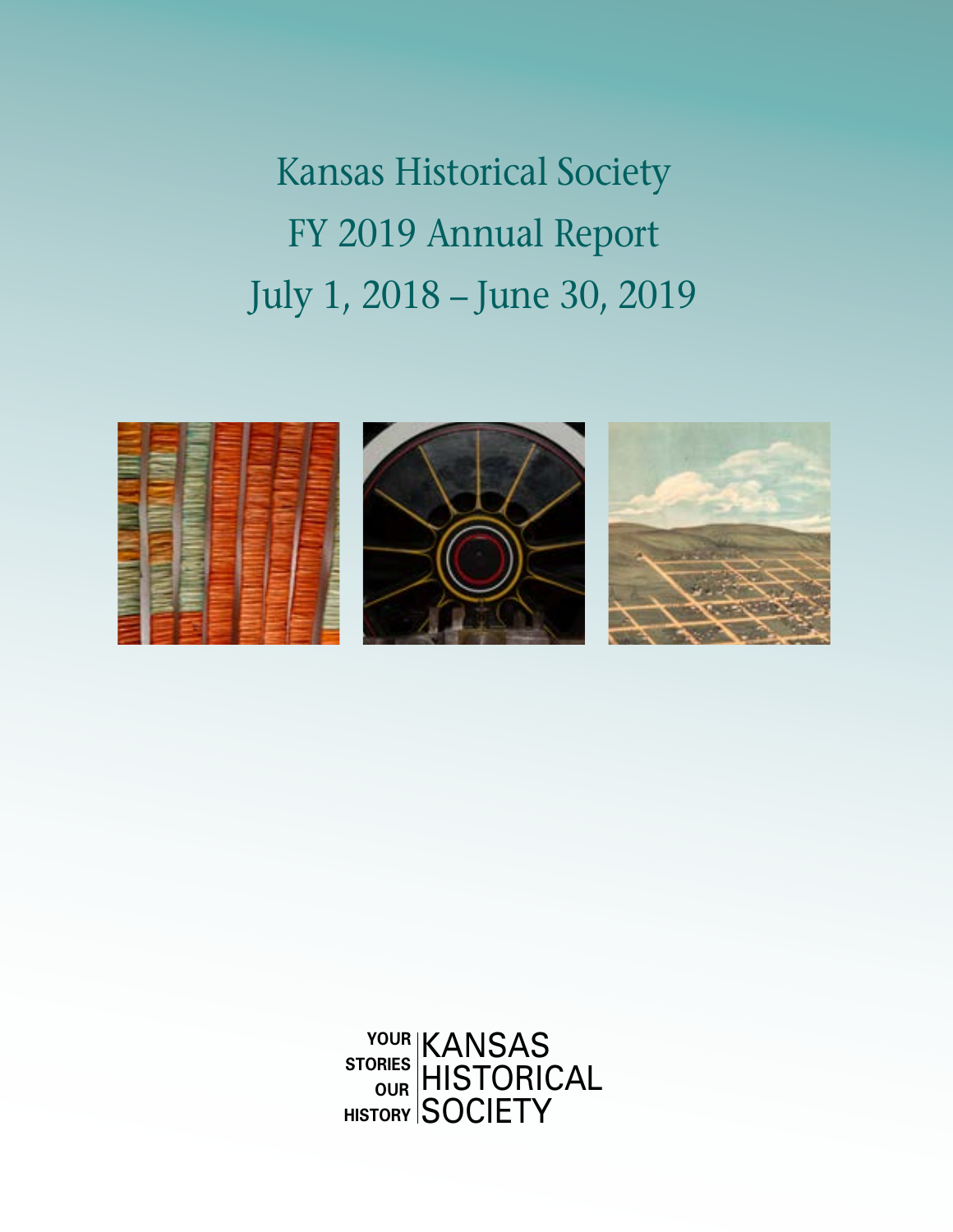### **A Note from the Kansas Historical Society Executive Director Jennie Chinn**

Since its founding in 1875 the Kansas Historical Society has actively preserved and shared the stories of Kansans by collecting, preserving, and interpreting the history of the state. Today we view our purpose as enhancing government transparency, impacting economic development in our communities, educating students and families, using the past to explore solutions to challenges in the modern world, and serving as the keeper of the state's stories.



*Jennie Chinn, executive director*

Things have changed over 144 years. In the beginning the state agency occupied one room in the Kansas State Capitol. In 1914 the Kansas Historical Society moved to the newly dedicated Memorial Hall, just east of the statehouse. Memorial Hall provided room for the state's growing collections, as well as opportunities for exhibits and programs to expand. The Historical Society shared the building with the state chapter of the Grand Army of the Republic, an organization of Union veterans. After 70 years in Memorial Hall the new Kansas Museum of History opened in west Topeka on the grounds of the historic Potawatomi Mission and 11 years later the State Archives and the society's administration offices moved to a new building on the same grounds.



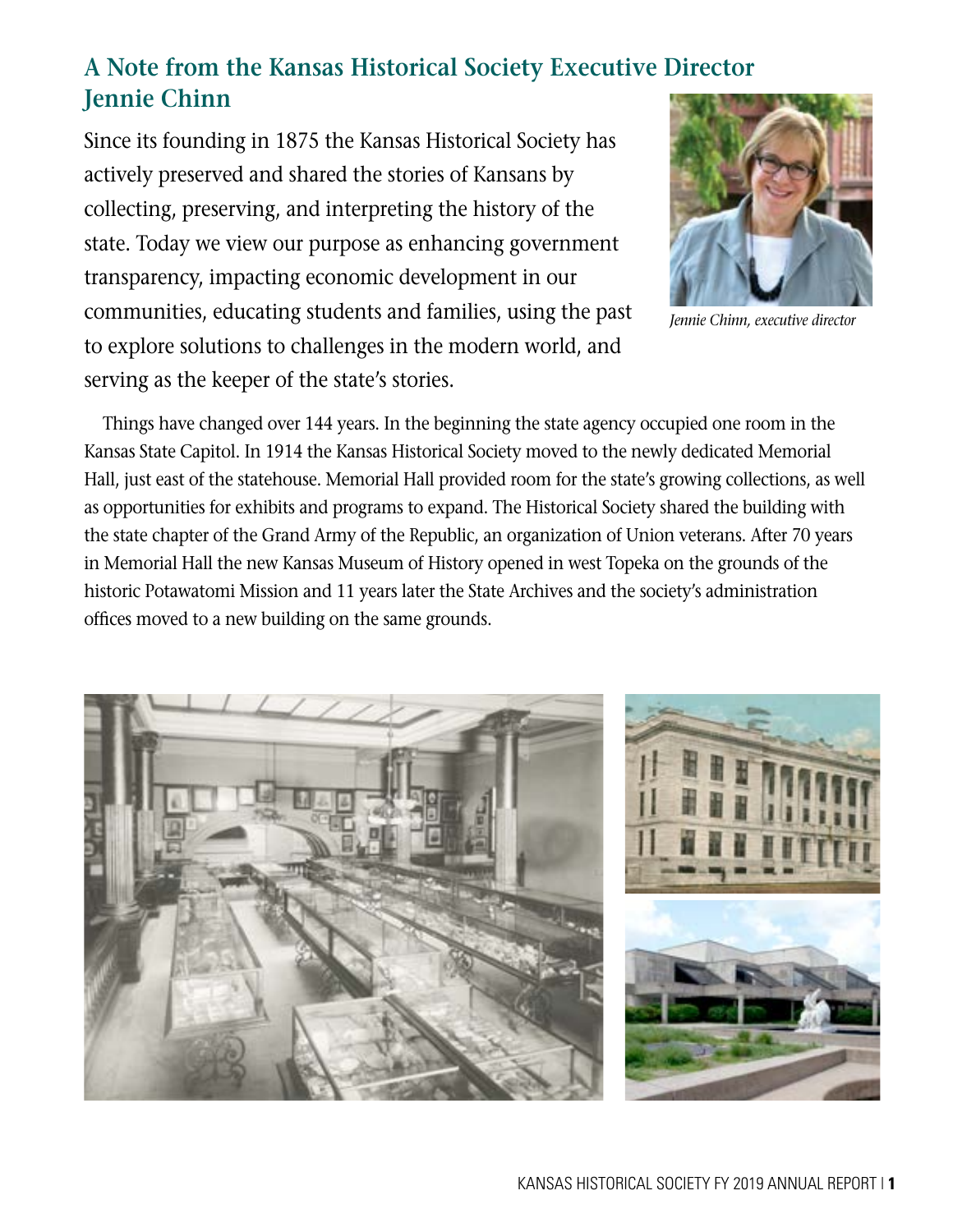Over the years the Historical Society acquired several Kansas State Historic Sites. The first was Pawnee Indian Village in Republic County (1899) and the most recent the Last Chance Store in Morris County (2015). Over time the Historical Society also enhanced its programs with the additions of the Kansas Historic Preservation Office and the office of the State Archeologist. Kindergarten through high school education became a critical part of the agency's mission when state statute required the teaching of state history and government in Kansas schools. More recently the operation of the Capitol Visitor Center was placed under the Kansas Historical Society and an extensive tour program was offered.

By the 1990s the agency began to see a dramatic shift in how audiences accessed our services. With the dawn of the 21st century our business model was changing. Our audiences broadened and grew dramatically with the introduction of the agency's first website in 1994, and the introduction of our digital archives, *Kansas Memory*, in 2007. The Kansas Historical Society's online presence did not diminish the importance of the experiences offered at the agency's physical sites, instead it expanded and enhanced them.

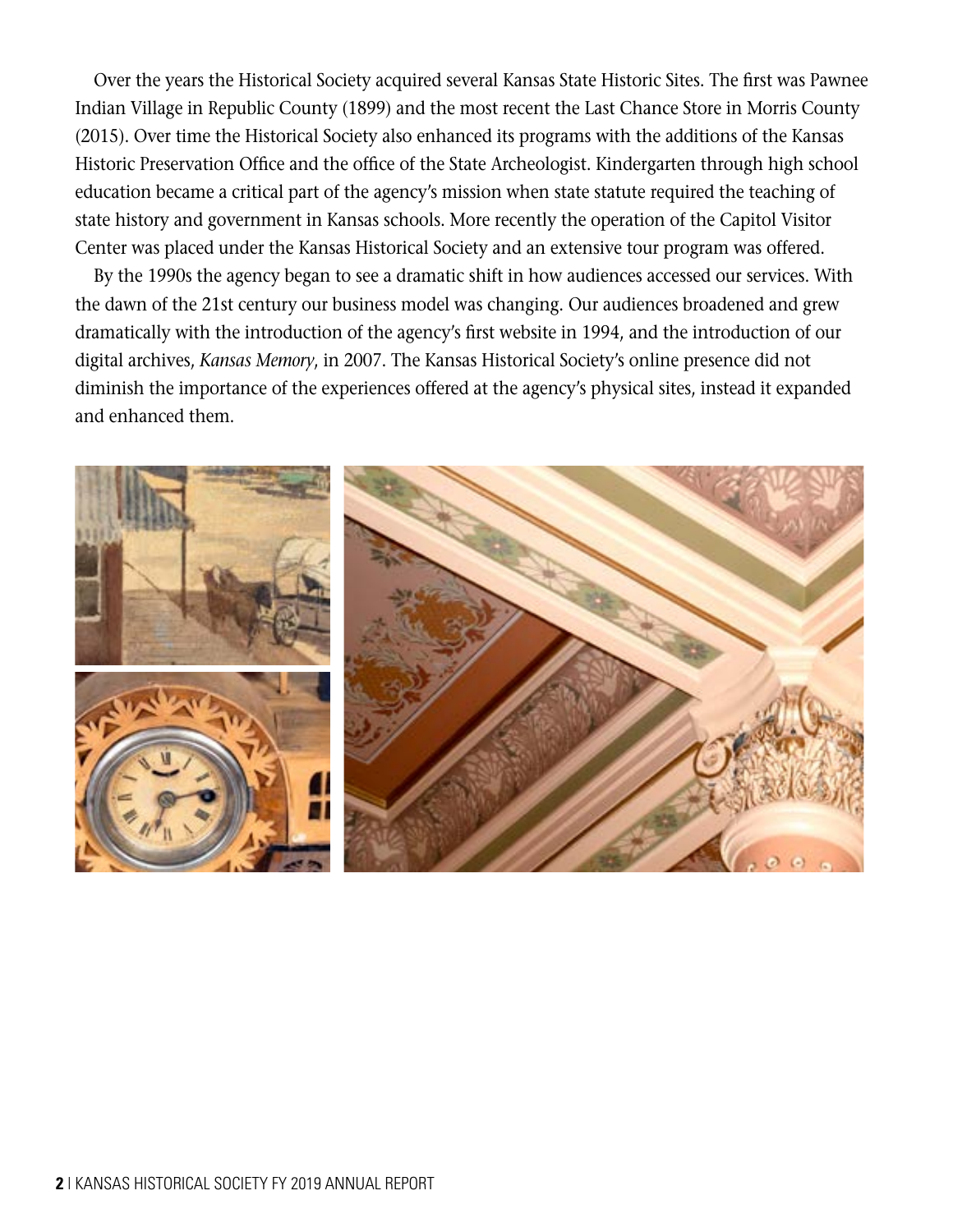In FY 2019 the number of visits to Kansas Historical Society's physical and digital sites grew to more than 20 million annually. Ninety-nine percent of visits are now digital. This dramatic shift mirrors how life in Kansas has changed over the last 144 years.



### **Kansas Historical Society Visits**

\*The dramatic growth reflected in 2018 is due to a partnership with Newspapers.com and the digitization of pre-1923 Kansas newspapers. In 2018 approximately 12,000,000 pages were released to the public for the first time. Newspapers.com changed the way it counts visits between 2018 and 2019. Therefore, the 2018 numbers recorded in previous reports have been adjusted down to align more closely to the spirit of how they are reported for 2019.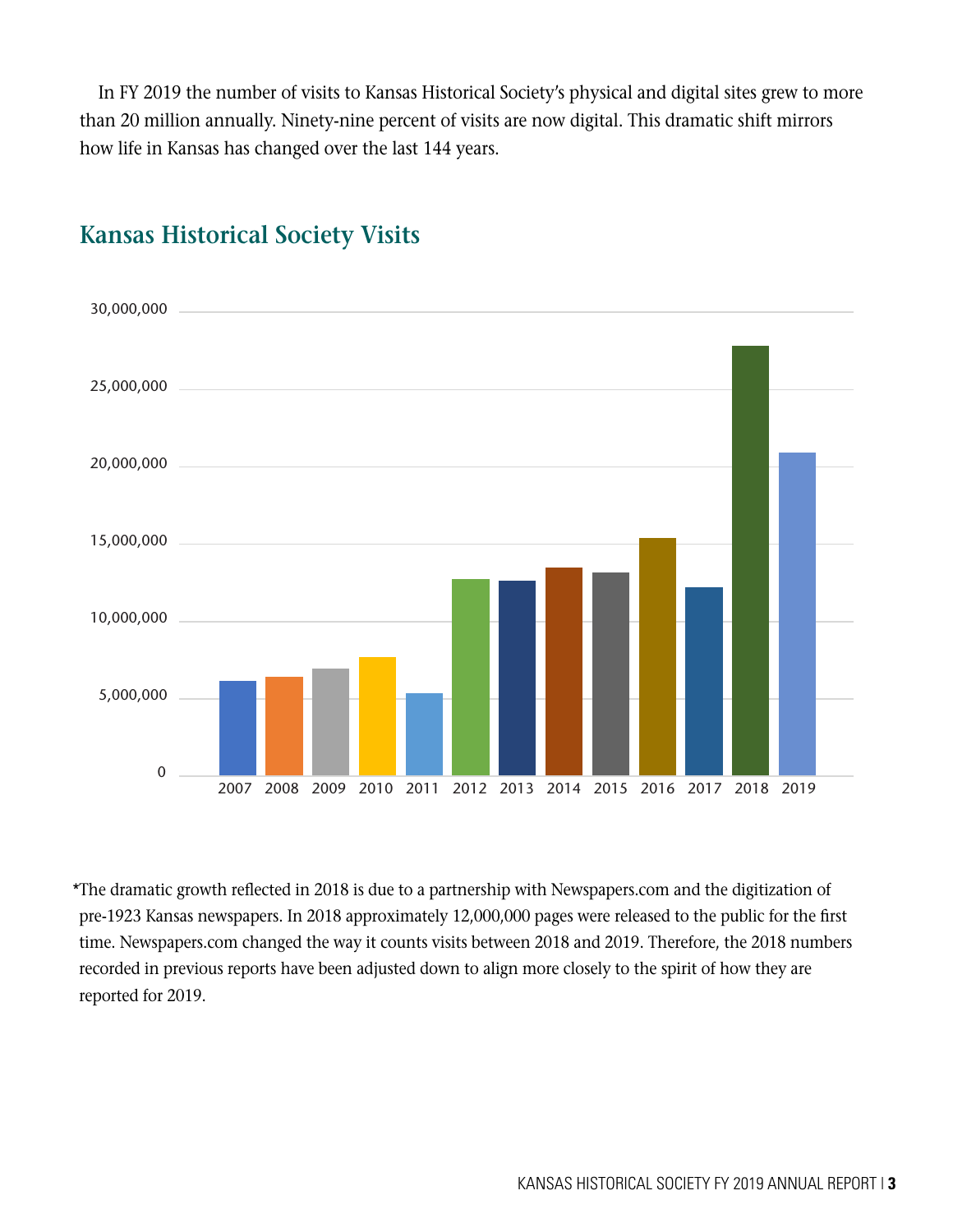The Kansas Historical Society staff members, volunteers, and board of directors deserve the credit for the agency's ability to adapt to society's changing needs. I thank each one of them who saw the future and used their creativity and specialized knowledge to place us where we are today. We are also grateful to the governors we have served over the years, and the state legislators who have shown their support for the state's history. We would like to thank our Governor Laura Kelly for her continued support of the agency. We are also appreciative of the many partners and private donors who have helped us along the way. Without our sister organization, the Kansas Historical Foundation, the agency could not achieve all that it does.

As much as things have changed, the basics have not. We still take pride in collecting, preserving, and interpreting Kansas history, just like those who came before. Kansans have always enjoyed a good story and this state has some of the best!

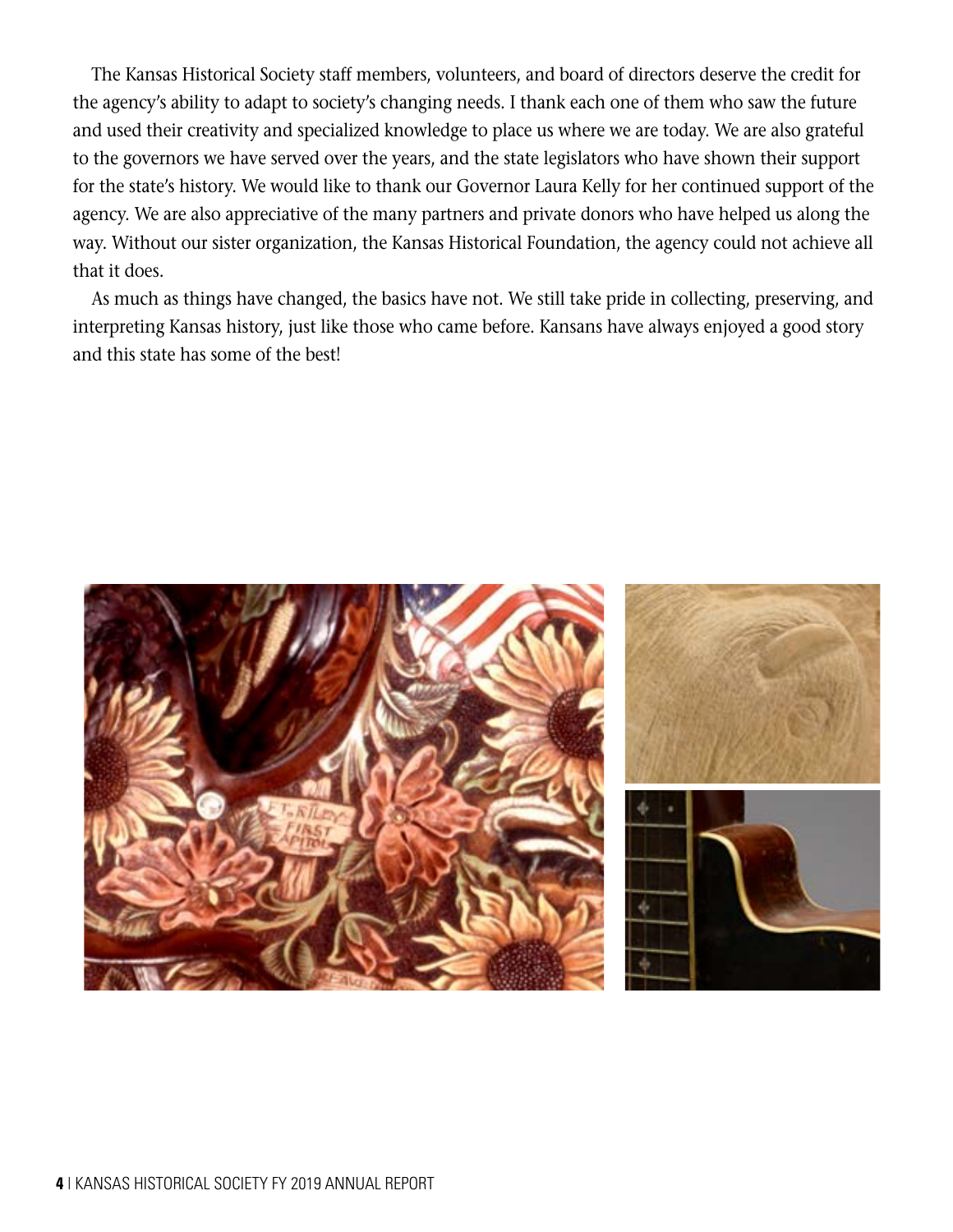### **2019 Collections Highlights**

The Kansas Historical Society is in the business of preserving and disseminating the stories of Kansans. The stories may be told through the preservation of buildings, the discovery of new archeological evidence, exhibits, programs, publications, or curriculum. The backbone of all these endeavors is the state's historical collections. The people of Kansas have been generous in their support of the Kansas Historical Society's collecting efforts. Here are just a few of the items donated in FY 2019.

Kansas was once covered by a shallow ocean of saltwater called the Permian Sea. The warm ocean was home to many plants, huge fish, swimming birds, and reptiles. Evidence of marine animal fossils can be found in Kansas rocks. Clams and oysters, fish and sharks, and even reptiles have been found in fossilized form. In 2014 the state legislature designated the *Tylosaurus* the official state marine fossil. The large reptile could grow up to 45 feet in length. Built to be a skilled predator, it would use its flat tail to glide through the water surprising its prey.



 Paleontologist Alan Detrick donated an 88 million-year-old fossil of a *Tylosaurus* found in Kansas. Governor Jeff Colyer, M.D., championed the donation, which hung in the governor's ceremonial office.

After the Civil War hostilities between American Indians and whites on the plains of Kansas increased. The core of the problem was the American assertion over land that historically belonged to the tribes. The wanton destruction of the American buffalo further ignited the tensions. In 1868 Colonel George A. Forsyth of the U. S. Army led 50 Kansas recruits in a desperate fight on the Arikaree fork of the Republican River. Several hundred Cheyenne and Sioux kept the company pinned down on "Beecher Island" for a week. Both sides experienced heavy losses.

 Holly W. Johnson donated a presentation cane with a silver cuff inscribed *S. Shlesinger to J.J. Peate*. Shlesinger was one of the recruits trapped at Beecher Island and Peate was in the rescue party from Fort Wallace that came to the aid of Forsyth's men.

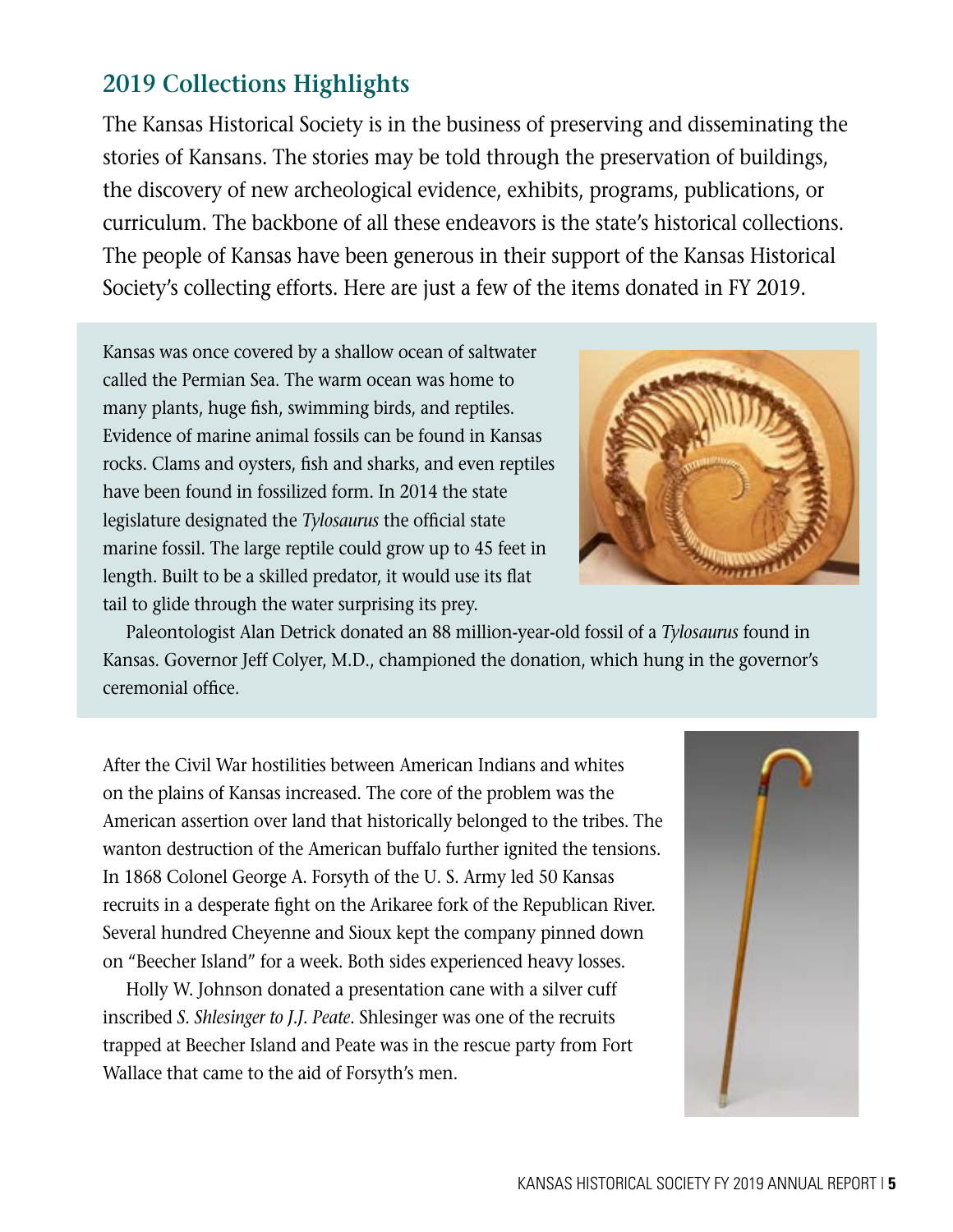Windagamen Marshall was born to a Lenape (Delaware) mother and a white trader. At some point she became known as Annie. When an estimated 1,000 Lenape were forcibly moved to an area along the Kansas River in 1831 Annie, her mother, and siblings were among them. Soon after Annie met Moses Grinter, a white man who had come to Kansas as a soldier at Fort Leavenworth. Annie and Moses married.



 Because Annie was Lenape, Moses was able to purchase a trading post on the Delaware reserve. Annie and Moses raised six girls and four boys, with five of their children growing to adulthood. Nearly 20 years after they married they built and lived in a brick house overlooking the Kansas River where they had once operated a ferry. Today the house is open to the public as Grinter Place State Historic Site.

 A variety of household items used by descendants of the Grinters were donated by Jerry Hotujac.

Located five miles south of present-day Walker, Fort Fletcher became operational in 1865 to protect the stage and freight wagons on the Butterfield Overland Despatch traveling along the Smoky Hill Trail to Denver. The fort did not last long in this location. A devastating flood and the bankruptcy of the Butterfield stage line caused its abandonment. Fort Fletcher was reopened approximately one-fourth mile north of its previous location but when it became apparent that the Union Pacific Railway would pass approximately five miles north of the fort, by then renamed Fort Hays, it moved one more time. The army saw Fort Hays as a supply depot for other forts in the area and therefore desired a location close to the railroad line. Today it is open to the public as Fort Hays State Historic Site.

 Glenn Trimmer donated archeological artifacts from the first location of Fort Fletcher. The site is believed to be a previous campsite of George Armstrong Custer.

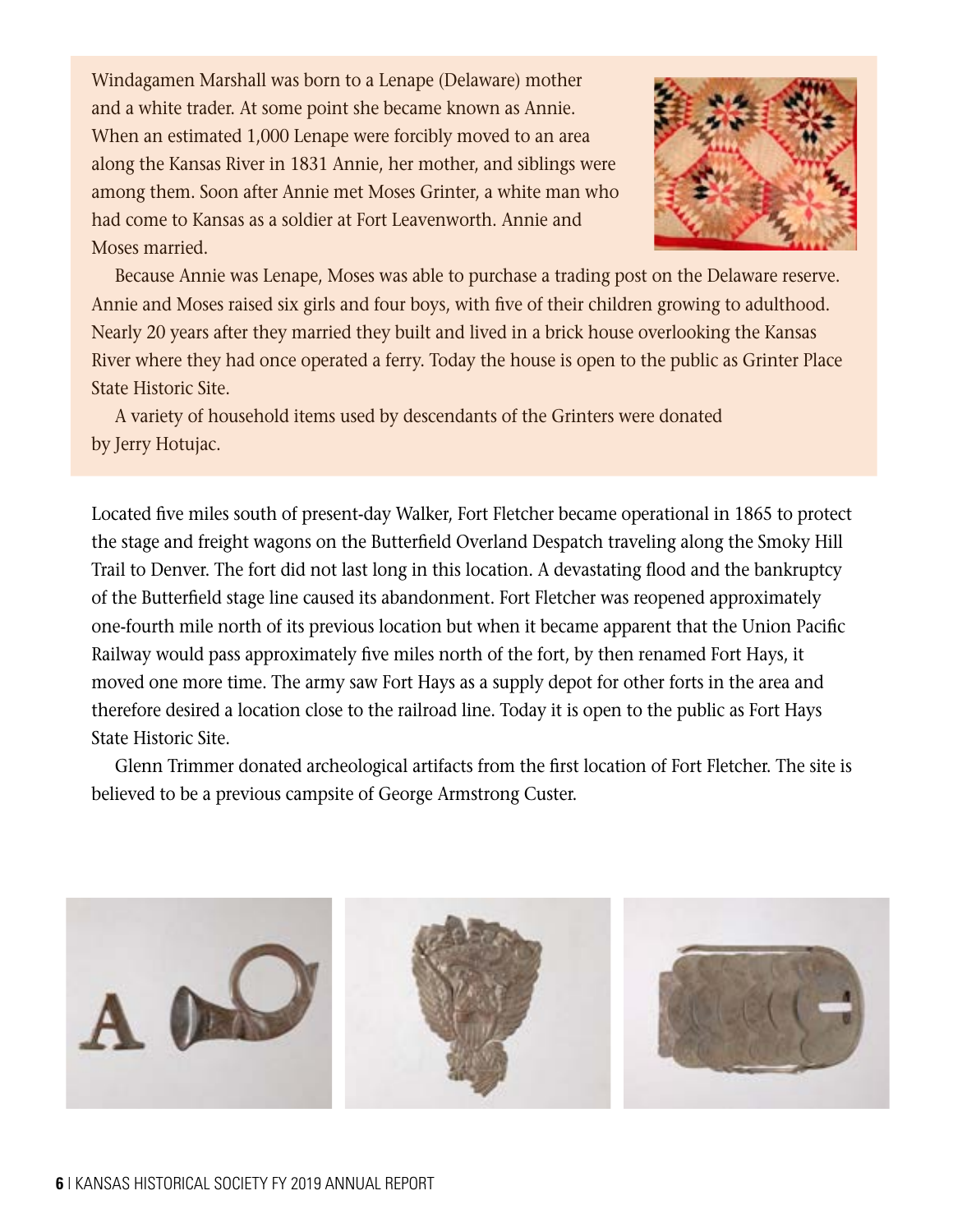On May 19, 1858, fear spread throughout Linn County, Kansas Territory. Word circulated that 30 border ruffians from Missouri had ridden through the small village of Trading Post, capturing 11 free-state men. The victims were marched to a nearby ravine where the proslavery Missourians opened fire upon them. Phebe Weeks Cummings and her husband Josiah had moved into the area a year earlier. Several days after the Marais des Cygnes Massacre, Phebe wrote a letter to her sister.

 *[Here] we are [forced] to depend [on] our selves[.] their was a greate Murdering Escape happening in about 5 miles from [here.] … taken By the proslavery men and they marched them before then Shot them down. …*

tell througher men maine Rilled and wanded to William Foldpetance Willed William Harvanne Wanneled Olse Thomphone warmled broken hore Willed ested Roberton Willed Com Hillmett Hillsel John & Earnhill Rev 3 & Red Hounded  $\rightarrow 0$ Camila Taidor Foundary Shuras to healt manufed day man heading

Phebe's letter goes on to report the condition of each local man. History tells us that five of the men were killed, five were seriously injured, and only one escaped unharmed. Phebe and Josiah left Kansas within five years, tired of the incursions into Kansas by border ruffians. They migrated on the Oregon Trail to Walla Walla, Washington Territory, where they lived out the remainder of their lives.

 Alice Kreissler of Wichita donated Phebe's letters. The letters were among items left with her great, great grandfather, Joseph Weeks, Jr. Alice's grandmother, Lula Huston Smith, saved these letters along with lots of other family history.

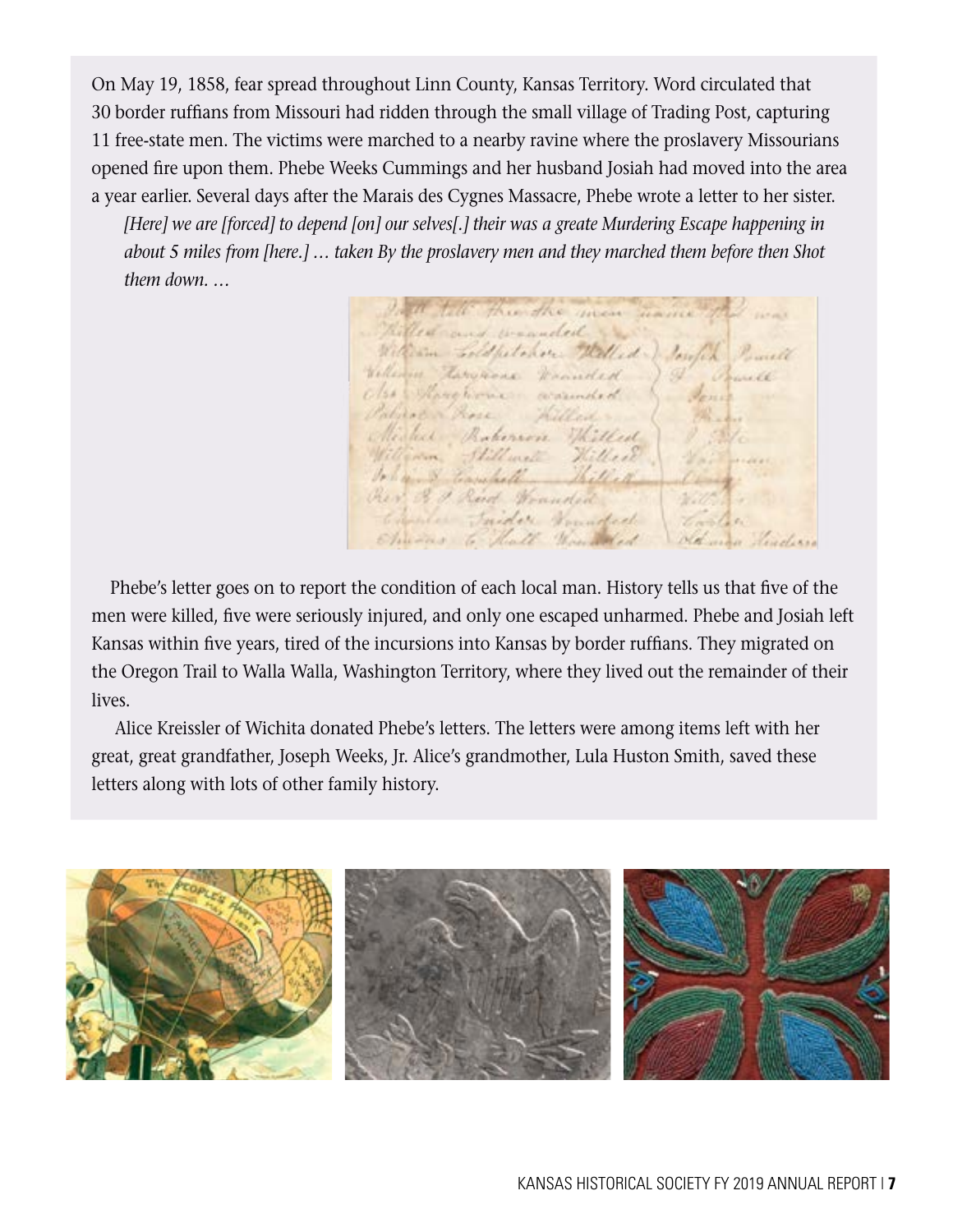When John Carlin was sworn in as the 40th Governor of Kansas in 1997 he was the youngest governor to hold that office in the 20th century. Four years later he was reelected for a second four-year term, making him among the longest serving governors in the state. A dairy farmer from Smolan, Carlin began his political career in the state legislature, elected to the Kansas House of Representatives. In his third term he became speaker of the house, the first Democrat in 64 years

to do so. Carlin later went to Washington, D.C., to serve as Archivist of the United States under President Bill Clinton.

 Ann Carlin Ozegovic was a long-time Kansas Historical Society volunteer. As the sister of the former Kansas governor, Ann documented the career of John Carlin. Her estate donated her extensive collection of materials on her brother.



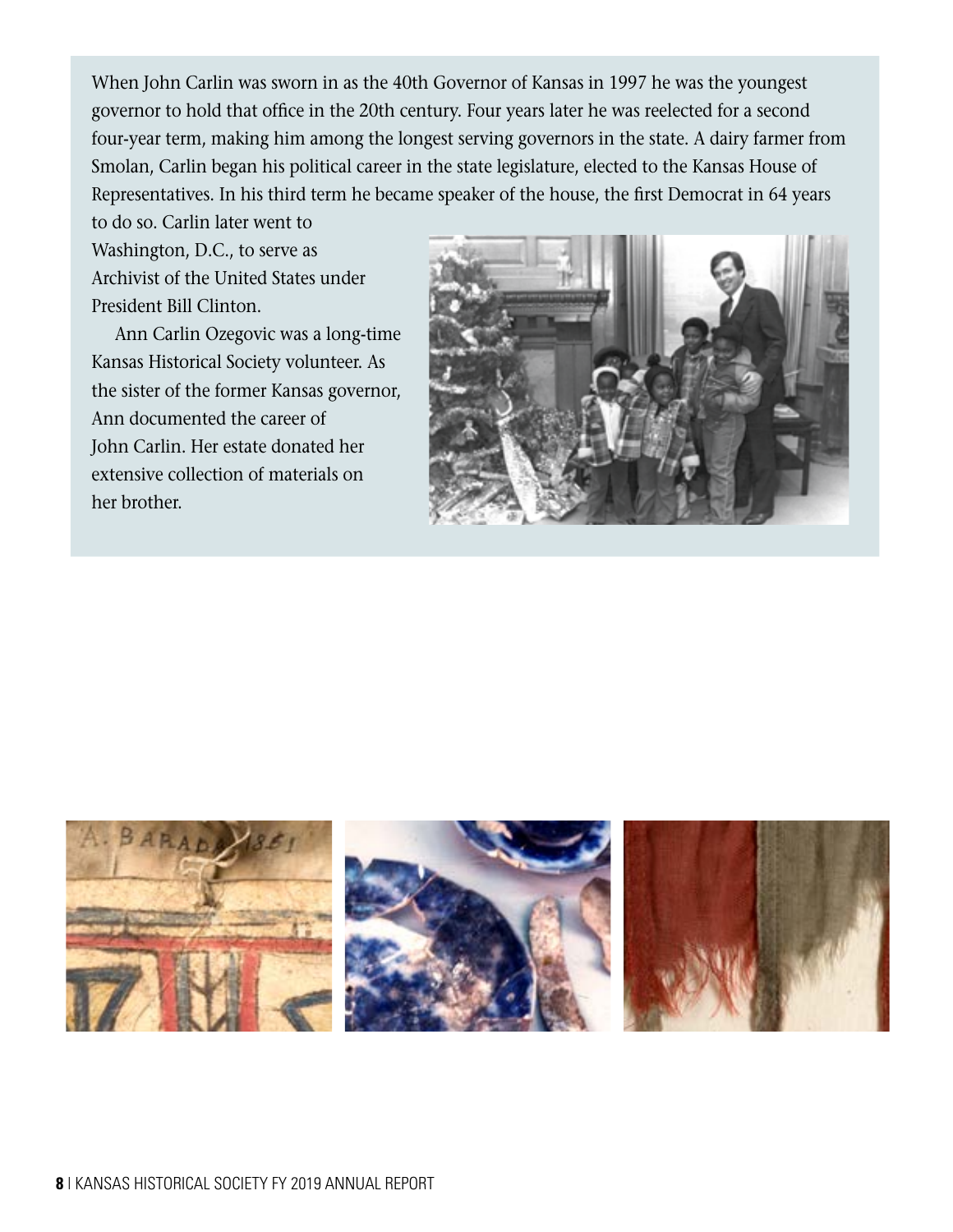## **Kansas Historical Society**

# **FY 2019 Total Collection Holdings**

| Collections                                                         | <b>Unit of Measurement</b> | Amount  |
|---------------------------------------------------------------------|----------------------------|---------|
| Archeological and ethnographic artifacts                            | Cubic feet                 | 4,228   |
| Newspapers, born digital, partnership with Kansas Press Association | <b>Titles</b>              | 160     |
| Library books and pamphlets                                         | Items                      | 448,598 |
| Manuscript materials                                                | Cubic feet                 | 12,166  |
| Maps and architectural drawings                                     | Items                      | 32,995  |
| Microfilm                                                           | Reels                      | 73,226  |
| Museum artifacts                                                    | Items                      | 119,821 |
| Photographs and audio-visual materials                              | Items                      | 565,655 |
| <b>State Archives materials</b>                                     | Cubic feet                 | 45,179  |
| <b>Additional Inventory</b>                                         |                            |         |
| Historical highway markers                                          | Items                      | 120     |
| Kansas Historic Resource Inventory                                  | Entries                    | 68,072  |
| Kansas Historical Society buildings and structures                  | Items                      | 64      |
| Kansas Memory digital resources                                     | Images                     | 602,315 |
| National and State Register                                         | Listings                   | 1,668   |

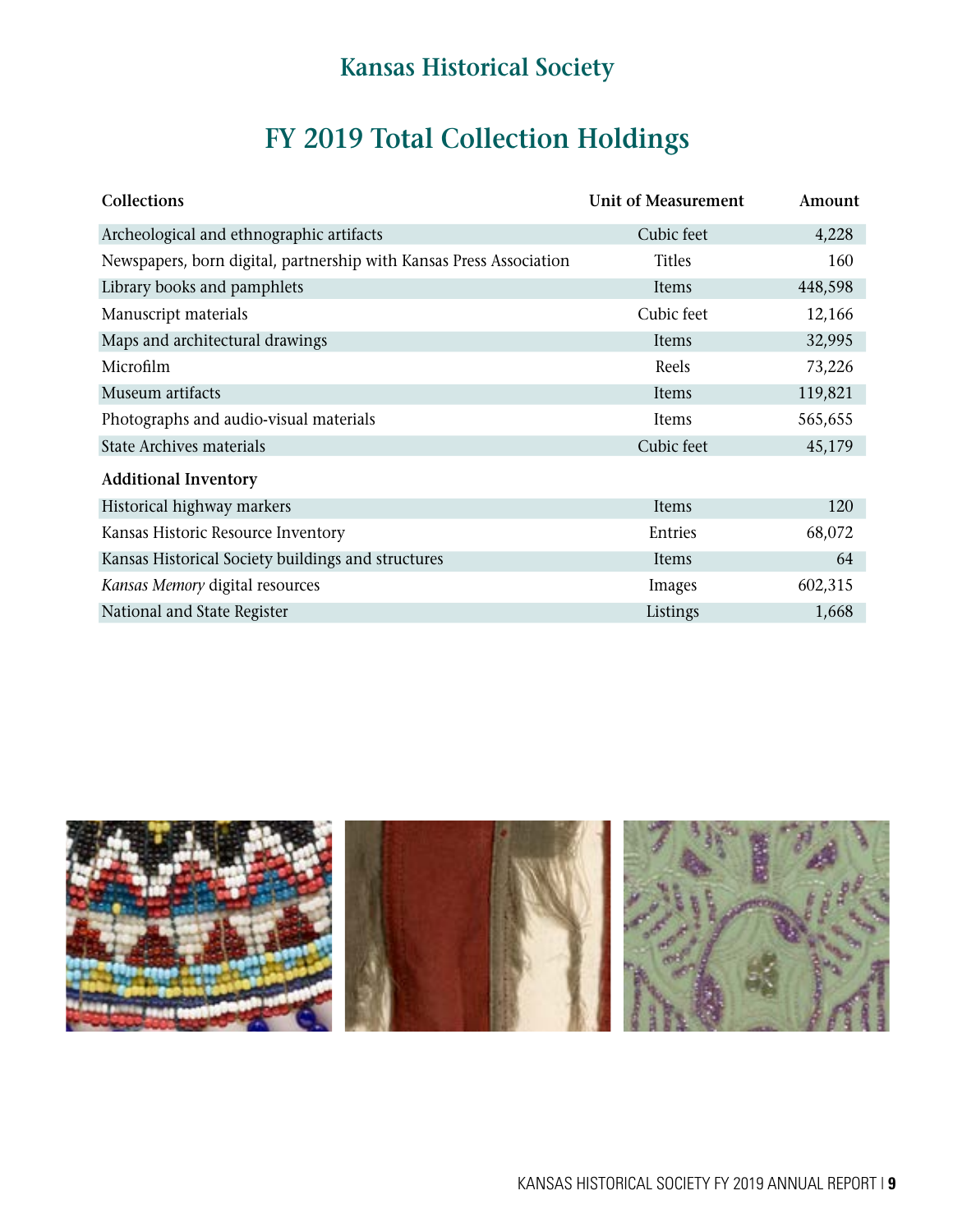## **Kansas Historical Society**

# **FY 2019 Overall Program and Service Usage**

**Type** 

| <b>Visitors</b>                           | 109,107    |
|-------------------------------------------|------------|
| Public programs and events                | 22,571     |
| Children's programs and school curriculum | 74,433     |
| Digital programs                          | 837,741    |
| <b>Agency services</b>                    | 18,135     |
| <b>Publications</b>                       | 13,806     |
| Grants and financial incentives           | 103        |
| Digital audience for online resources     | 19,797,543 |
| Social media                              | 53,521     |
| <b>TOTAL</b>                              | 20,926,960 |

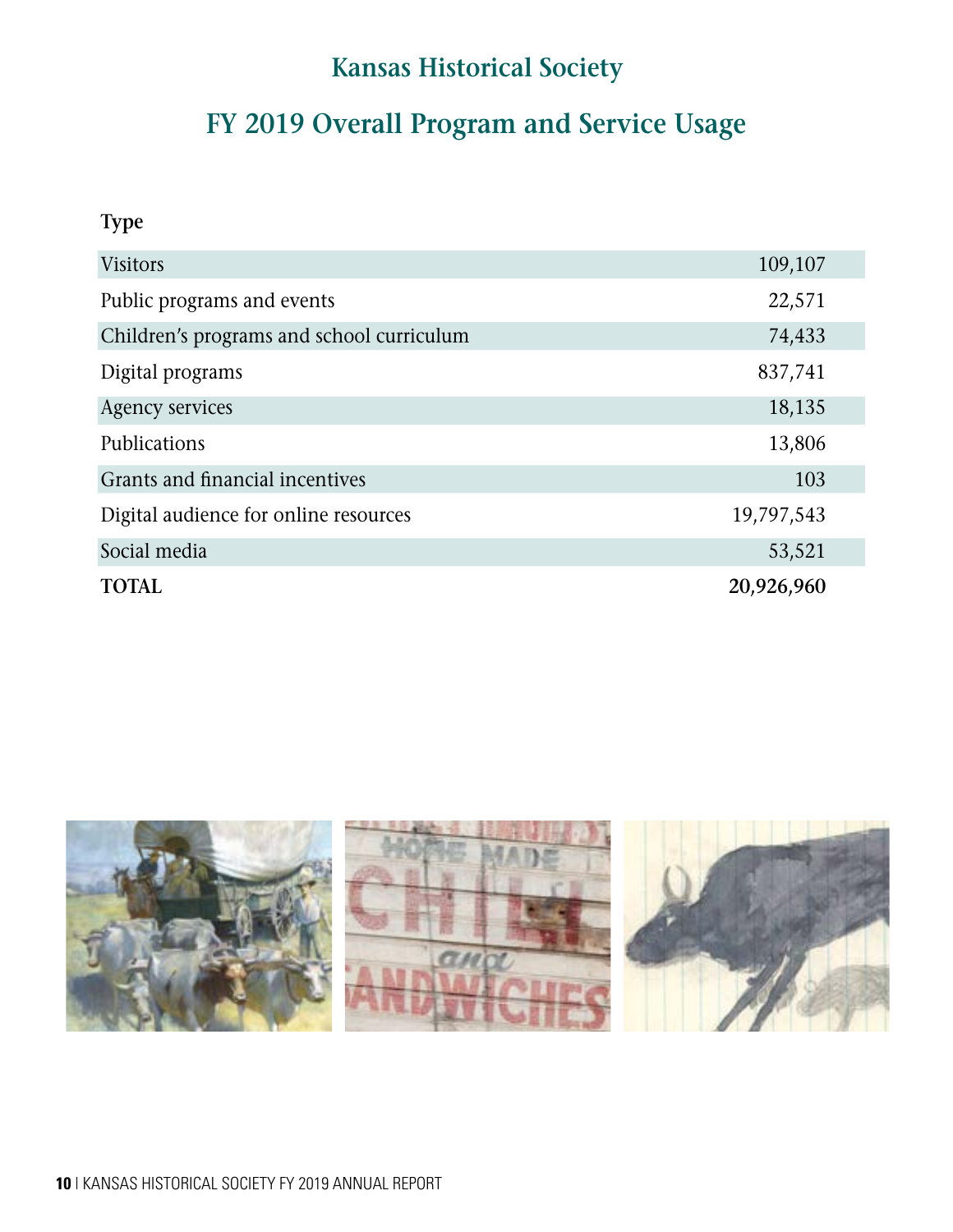### **Kansas Historical Society**

### **FY 2019 Visitors**

#### **Operated year-round**

| <b>Site</b>                                                              | County     | Paid   | Complimentary | Total  |
|--------------------------------------------------------------------------|------------|--------|---------------|--------|
| <b>Constitution Hall State Historic Site</b>                             | Douglas    | 5,022  | 97            | 5,119  |
| Fort Hays State Historic Site                                            | Ellis      | 3,145  | 214           | 3,359  |
| Kansas History Society Nature Trail                                      | Shawnee    | No fee | 3,650         | 3,650  |
| Kansas Museum of History                                                 | Shawnee    | 22,437 | 2,007         | 24,444 |
| Kansas State Capitol Visitor Center                                      | Shawnee    | No fee | 55,427        | 55,427 |
| State Archives Research Room                                             | Shawnee    | No fee | 2,988         | 2,988  |
| Operated seasonally                                                      |            |        |               |        |
| First Territorial Capitol State Historic Site                            | Geary      | No fee | 839           | 839    |
| Grinter Place State Historic Site                                        | Wyandotte  | 443    | 583           | 1,026  |
| Hollenberg Pony Express Station<br><b>State Historic Site</b>            | Washington | 595    | 52            | 647    |
| Kaw Mission State Historic Site                                          | Morris     | No fee | 1,418         | 1,418  |
| Mine Creek Civil War Battlefield<br><b>State Historic Site</b>           | Linn       | 732    | 40            | 772    |
| Pawnee Indian Museum State Historic Site                                 | Republic   | 1,230  | 261           | 1,491  |
| Red Rocks State Historic Site: Home of<br>the William Allen White Family | Lyon       | 748    | 81            | 829    |
| Partnership sites - operated locally                                     |            |        |               |        |
| Cottonwood Ranch State Historic Site                                     | Sheridan   | No fee | 1,961         | 1,961  |
| Goodnow House State Historic Site                                        | Riley      | No fee | 1,393         | 1,393  |
| John Brown Museum State Historic Site                                    | Miami      | No fee | 1,792         | 1,792  |
| Shawnee Indian Mission State Historic Site                               | Johnson    | 1,726  | 226           | 1,952  |

#### **TOTAL Visitors 109,107**

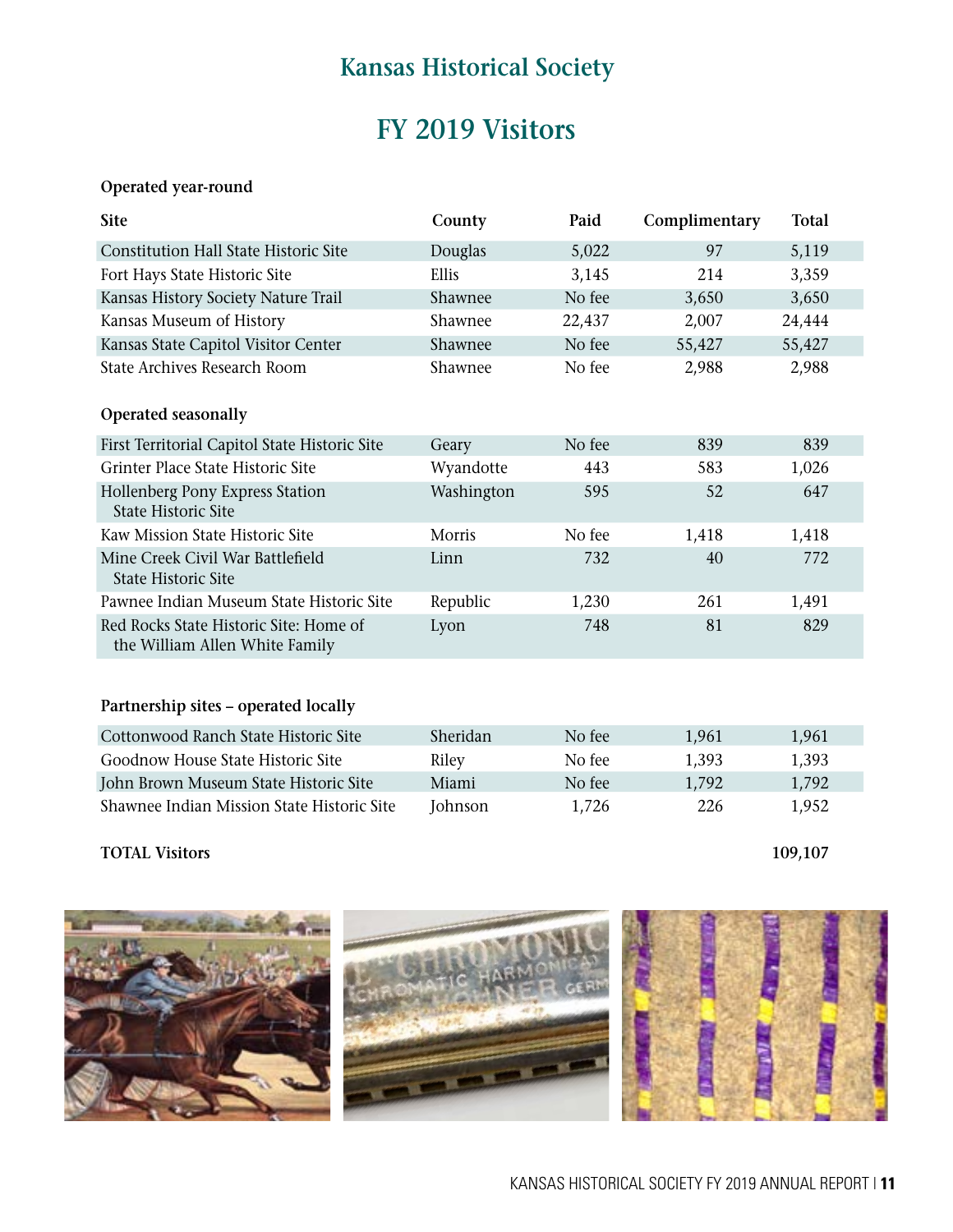# **FY 2019 Adult and Family Programs Kansas Historical Society**

| <b>Site</b>                                          | County     | Attendanace |
|------------------------------------------------------|------------|-------------|
| Archeology                                           | Statewide  | 196         |
| Constitution Hall State Historic Site                | Douglas    | 925         |
| Fort Hays State Historic Site                        | Ellis      | 1,862       |
| Goodnow House State Historic Site                    | Riley      | 2,475       |
| Grinter Place State Historic Site                    | Wyandotte  | 357         |
| <b>Historic Preservation</b>                         | Statewide  | 335         |
| Hollenberg Pony Express Station State Historic Site  | Washington | 356         |
| John Brown Museum State Historic Site                | Miami      | 1,020       |
| Kansas Museum of History                             | Shawnee    | 3,478       |
| Kaw Mission State Historic Site                      | Morris     | 529         |
| Mine Creek Civil War Battlefield State Historic Site | Linn       | 179         |
| Pawnee Indian Museum State Historic Site             | Republic   | 24          |
| Red Rocks State Historic Site                        | Lyon       | 733         |
| Shawnee Indian Mission State Historic Site           | Fairway    | 10,064      |
| Taste of Kansas bus tour                             | Regional   | 38          |
| <b>TOTAL Adult and Family Program Attendance</b>     |            | 22,571      |

## **Kansas Historical Society FY 2019 Children's Programs and Curriculum**

| <b>Site</b>                                           | Measurement                  | Usage  |
|-------------------------------------------------------|------------------------------|--------|
| <b>Outreach Events</b>                                | <b>Educators served</b>      | 843    |
| History and Environmental Fair                        | Students and teachers served | 1,344  |
| Homeschool Wednesdays                                 | Students served              | 147    |
| Interactive Kansas Educator (IKE)                     | Students and teachers served | 35     |
| Kansas Day at the Capitol                             | Student photo entries        | 402    |
| Kansas Day at the Museum                              | Students and teachers served | 1,350  |
| The Kansas Journey                                    | Textbooks in use             | 28,000 |
| Project Archeology                                    | Copies distributed           | 275    |
| Read Kansas! lessons                                  | Lessons distributed          | 25,247 |
| Rural School Days                                     | Students participating       | 1,421  |
| <b>Teacher Appreciation Night</b>                     | Teachers served              | 36     |
| <b>Teacher Training</b>                               | Teachers served              | 44     |
| <b>Traveling Resource Trunks</b>                      | Students and teachers served | 15,100 |
| <b>State Archives Research Room</b>                   | Student on tours             | 189    |
| <b>TOTAL Children's Programs and Curriculum Usage</b> |                              | 74,433 |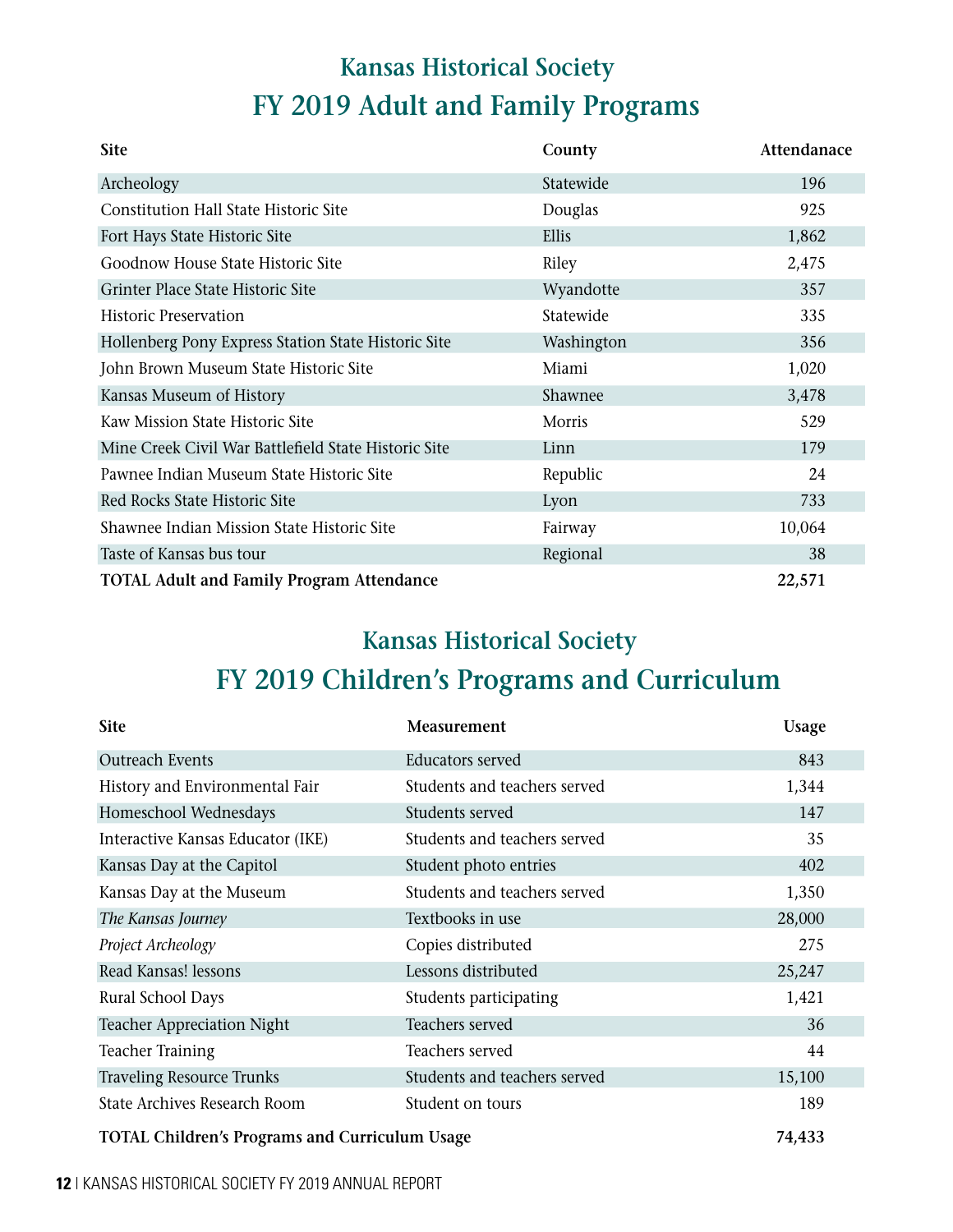# **FY 2019 Digital Programs Kansas Historical Society**

| Program                                                            | <b>Focus</b>                                              | Measurement        | Audience |
|--------------------------------------------------------------------|-----------------------------------------------------------|--------------------|----------|
| Kansas Portraits Guest Commentary on<br>Kansas Public Radio (KANU) | Audio commentary on<br>select notable Kansans             | Listeners          | 675,000  |
| Flickr                                                             | Portal to share program images                            | Annual views       | 79,809   |
| #MarthaMakesHistory                                                | Twitter program featuring<br>Martha Farnsworth collection | <b>Followers</b>   | 184      |
| YouTube                                                            | Agency video content (2 channels)                         | <b>Views</b>       | 82,732   |
| Webinars                                                           | Preservation fund workshop                                | Webinar attendance | 16       |
| <b>TOTAL Digital Program Audience</b>                              |                                                           |                    | 837,741  |

# **Kansas Historical Society FY 2019 Digital Resources**

| Format                                                         | Audience   |
|----------------------------------------------------------------|------------|
| Operated by Kansas Historical Society                          |            |
| Kansas Historic Resources Inventory (KHRI) contributors        | 53         |
| Kansas Historic Resources Inventory (KHRI) users               | 1,063      |
| Kansas Memory sessions                                         | 259,572    |
| kshs.org sessions                                              | 1,441,384  |
| <b>Operated through Partnerships</b>                           |            |
| <i>Ancestry</i> (KSHS content) page views                      | 8,749,183  |
| Newspapers.com (KSHS content) through Kansas resident's portal | 2,166,914  |
| Newspapers.com (KSHS content) on commercial site page views    | 7,100,000  |
| Territorial Kansas Online page views                           | 79,374     |
| <b>TOTAL Digital Resources</b>                                 | 19,797,543 |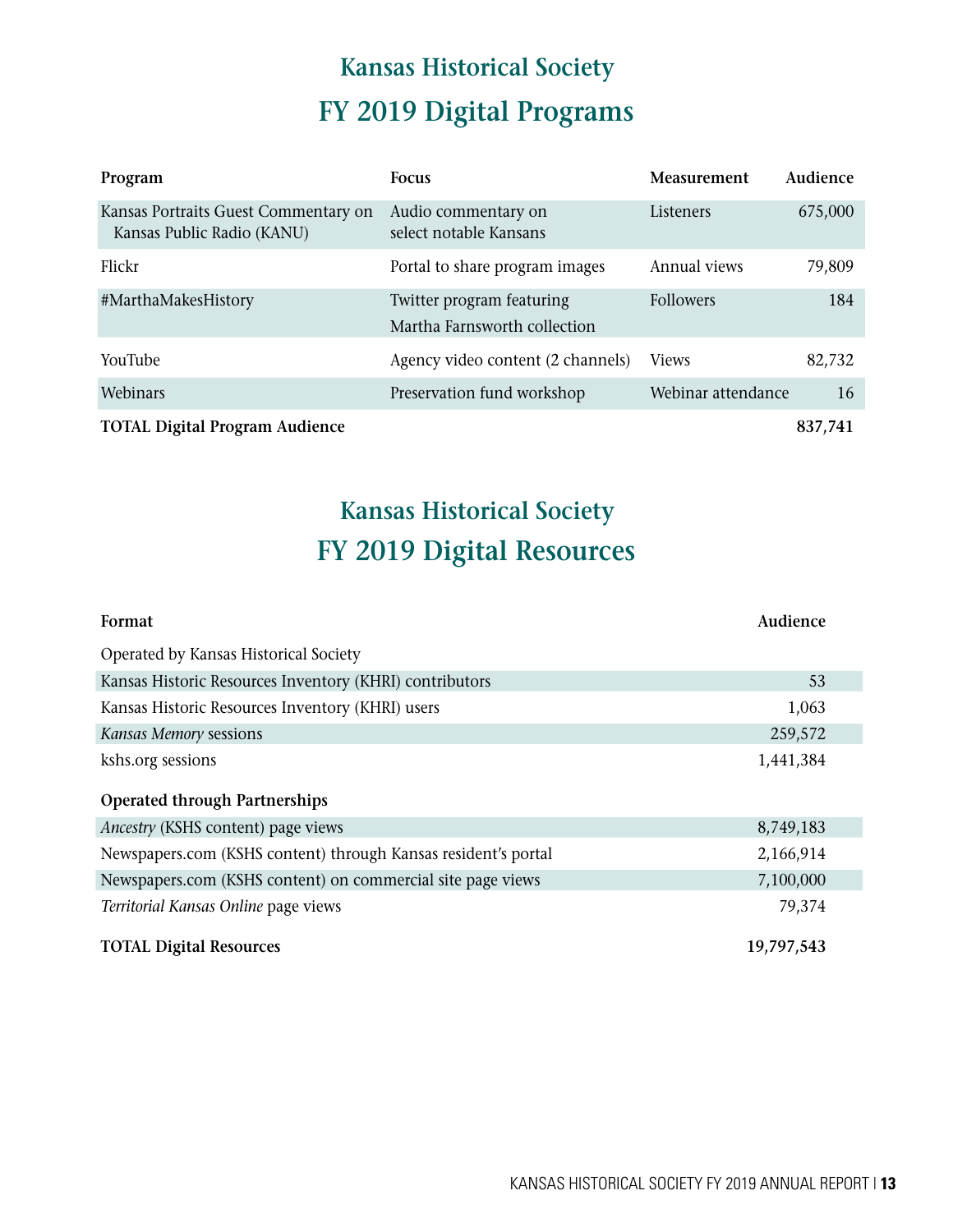# **FY 2019 Social Media Kansas Historical Society**

| <b>Formats</b>                                        | <b>Followers</b> |
|-------------------------------------------------------|------------------|
| <b>Agency-wide Kansas Historical Society accounts</b> |                  |
| Facebook                                              | 20,885           |
| Instagram                                             | 2,352            |
| Twitter                                               | 2,355            |
| Pinterest                                             | 9,235            |
| Special interest Facebook accounts                    |                  |
| <b>Constitution Hall State Historic Site</b>          | 556              |
| First Territorial Capitol State Historic Site         | 321              |
| Fort Hays State Historic Site                         | 1,368            |
| Goodnow House State Historic Site                     | 297              |
| Grinter Place State Historic Site                     | 871              |
| Hollenberg Pony Express Station State Historic Site   | 954              |
| John Brown Museum State Historic Site                 | 951              |
| <b>State Historic Preservation Office</b>             | 3,194            |
| Kansas Teachers                                       | 365              |
| Kansas Museum of History                              | 2,997            |
| Kansas State Historical Records Advisory Board        | 303              |
| Kansas State Capitol Visitor Center                   | 449              |
| Kaw Mission State Historic Site                       | 1,688            |
| Mine Creek Civil War Battlefield State Historic Site  | 1,283            |
| Red Rock State Historic Site                          | 668              |
| Pawnee Indian Museum State Historic Site              | 1,333            |
| Shawnee Indian Mission State Historic Site            | 1,096            |
| <b>TOTAL Social Media Followers</b>                   | 53,521           |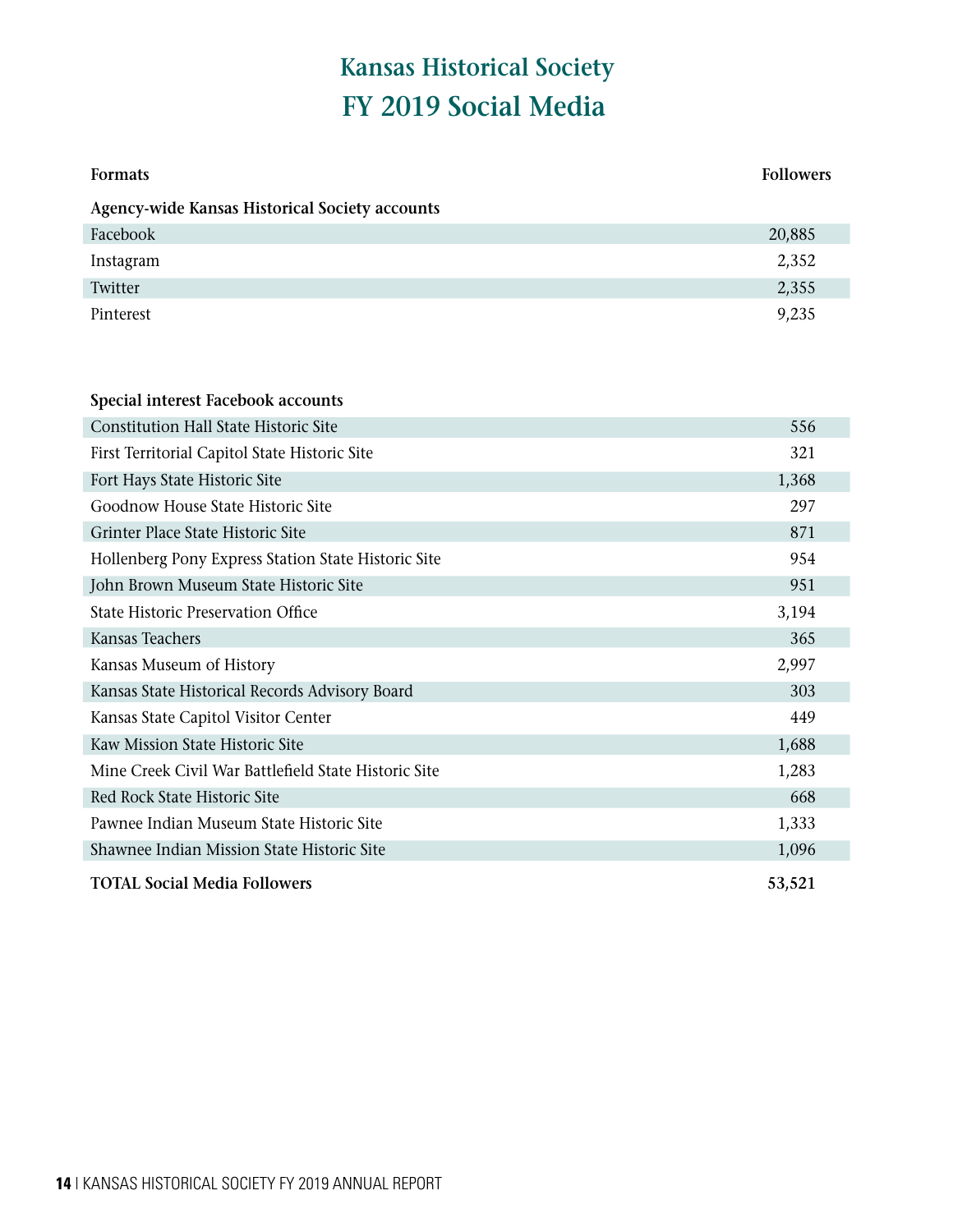# **Kansas Historical Society FY 2019 Services**

| <b>Service</b>                             | Focus                                    | Usage  |
|--------------------------------------------|------------------------------------------|--------|
| Artifact loans processed                   | Loan of collection items                 | 100    |
| Contract Archeology projects               | Protection of cultural resources         | 205    |
| Facility rental at Kansas Historical       | Attendees at 78 events                   | 4,407  |
| Society headquarters                       |                                          |        |
| Geographic Information System (GIS) access | Restricted access to archeological sites | 25     |
| Interlibrary Loan requests filled          | Microfilm to local libraries             | 422    |
| Land Survey requests filled                | Requests by land surveyors               | 1,110  |
| Media Contacts                             | Requests and messaging                   | 1,621  |
| Media mentions                             | Agency appearance in media               | 166    |
| New National and State Register listings   | Properties added to the registers        | 20     |
| Photographic use permits granted           | Permission to use agency images          | 205    |
| Records schedules created or revised       | Ensuring government transparency         | 29     |
| Research questions answered                | Public requests for information          | 4,967  |
| State and federal law reviews              | Cultural resources protection            | 4,851  |
| Unmarked Burial Sites cases                | Protection of unmarked burials           | 7      |
| <b>TOTAL Services Usage</b>                |                                          | 18,135 |

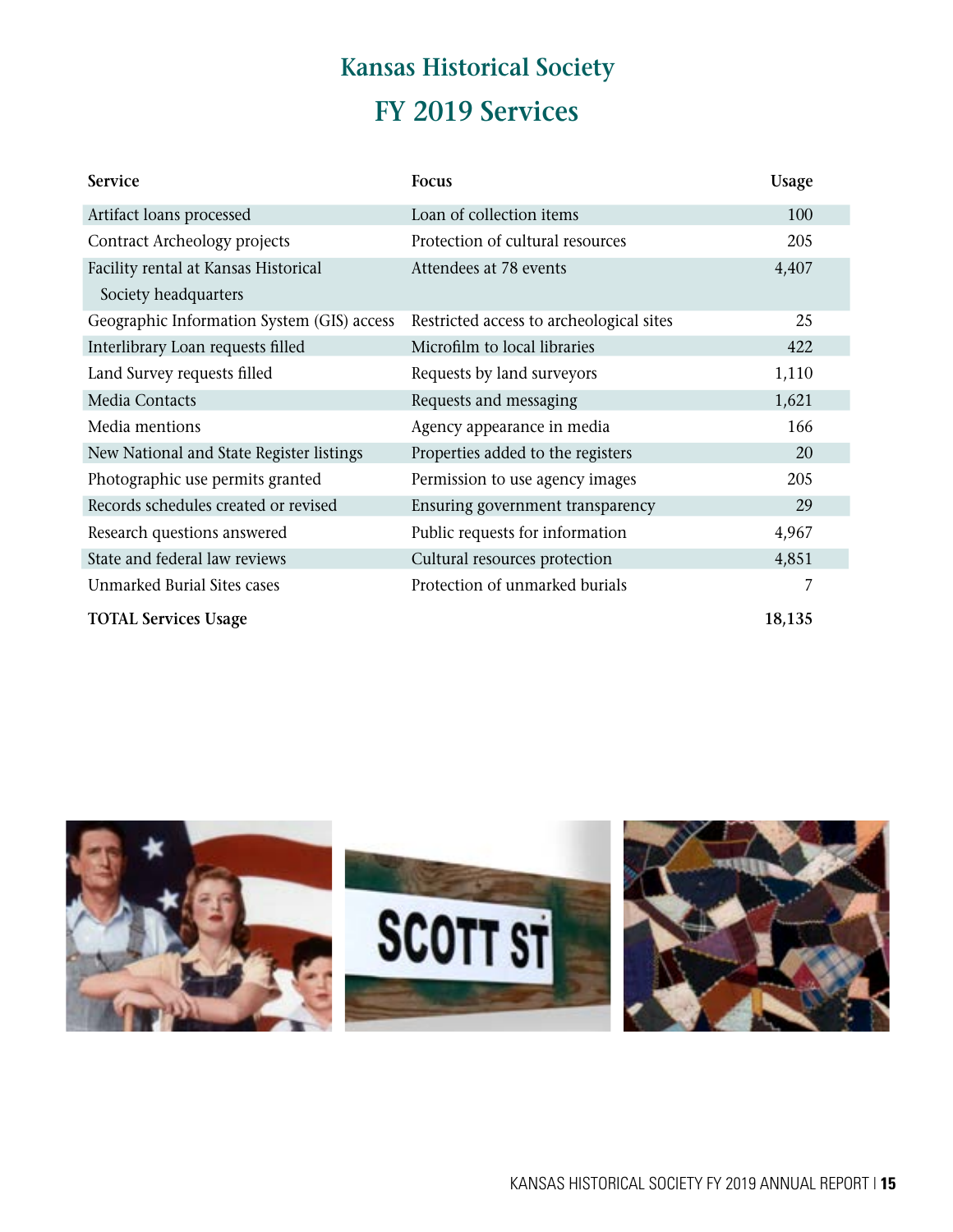# **Kansas Historical Society FY 2019 Publications Circulation**

| <b>Title</b>                                                   | Circulation |
|----------------------------------------------------------------|-------------|
| Kansas History: A Journal of the Central Plains                | 1,877       |
| (Published by Kansas Historical Foundation in partnership)     |             |
| with the History Department at Kansas State University)        |             |
| <i>Your Stories</i>                                            | 1,647       |
| (Published by Kansas Historical Foundation in partnership with |             |
| the Kansas Historical Society)                                 |             |
| <b>KSHS</b> eNews                                              | 3,822       |
| <b>KSHS Educator eNews</b>                                     | 6,460       |
| <b>TOTAL Publications</b>                                      | 13,806      |

### **Kansas Historical Society**

### **FY 2019 Grants and Financial Incentives**

| Program                                      | <b>Type of Incentive</b> | Amount       | <b>Number Awarded</b> |
|----------------------------------------------|--------------------------|--------------|-----------------------|
| Heritage Trust Fund                          | Grant                    | \$794,673    | 12                    |
| Historic Preservation Fund                   | Grant                    | \$134,150    | 10                    |
| Historic Records Advisory Board              | Grant                    | \$20,929     | 8                     |
| State Rehabilitation                         | Tax credits              | \$15,861,113 | 59                    |
| Federal Rehabilitation                       | Tax credits              | \$19,877,012 | 14                    |
| <b>TOTAL Grants and Financial Incentives</b> |                          | \$36,687,877 | 103                   |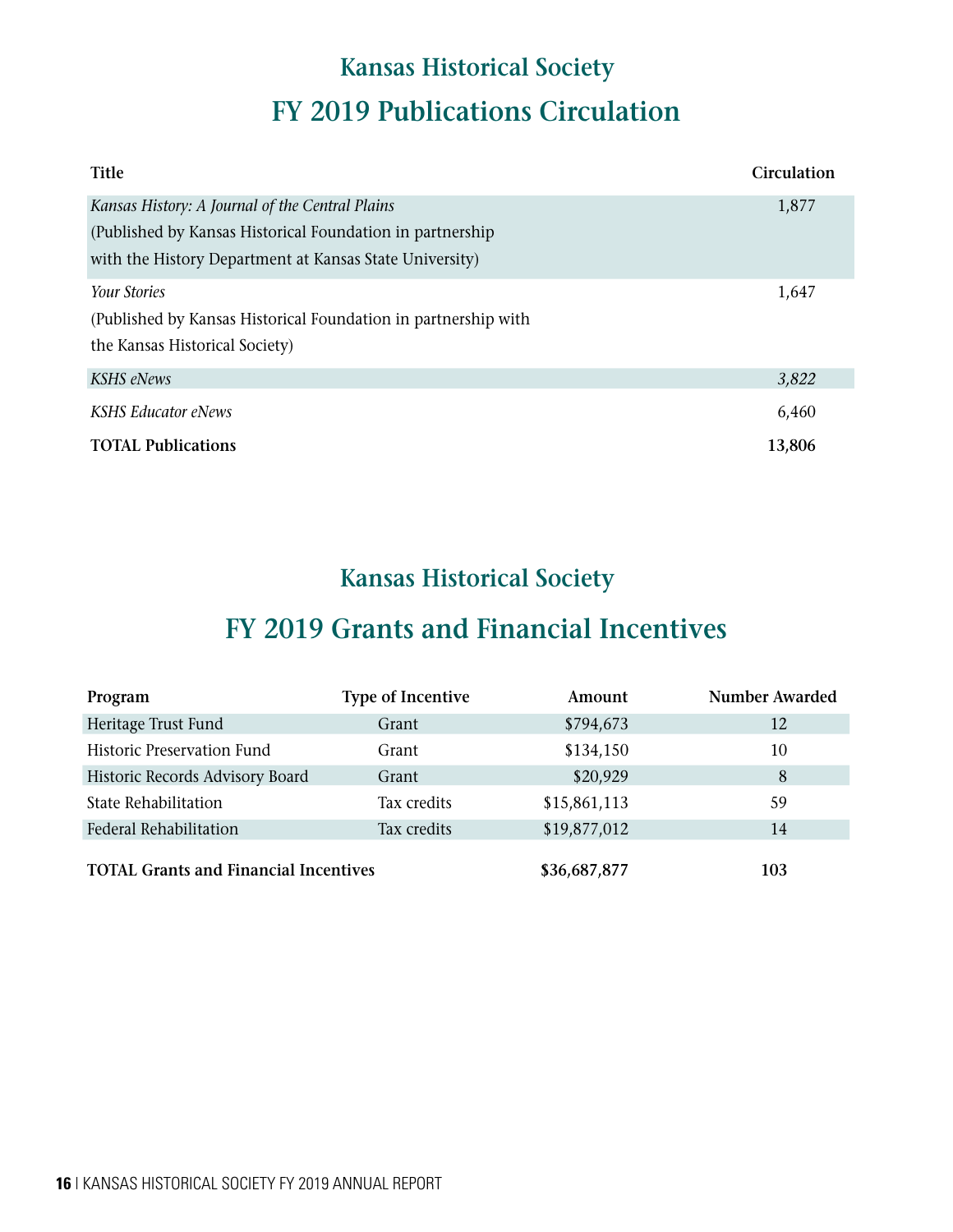# **Kansas Historical Society FY 2019 Volunteer Contributions**

| Service area                       | Location                         | Number of<br>volunteers | Hours    | Monetary<br>Equivalence |
|------------------------------------|----------------------------------|-------------------------|----------|-------------------------|
| Archeology                         | Statewide                        | 54                      | 2,047.00 | \$31,544.27             |
| <b>Kansas State Historic Sites</b> | <b>Constitution Hall</b>         | 23                      | 118.00   | \$1,818.38              |
|                                    | Fort Hays                        | 148                     | 1,759.50 | \$27,113.90             |
|                                    | <b>Grinter Place</b>             | 12                      | 152.50   | \$2,350.03              |
|                                    | <b>Hollenberg Pony Express</b>   | $\mathbf{1}$            | 24.00    | \$369.84                |
|                                    | <b>Kaw Mission</b>               | 16                      | 363.50   | \$5,601.54              |
|                                    | Mine Creek Civil War Battlefield | 35                      | 535.00   | \$8,244.35              |
|                                    | Pawnee Indian Museum             | 26                      | 143.00   | \$2,203.63              |
|                                    | Red Rocks                        | 163                     | 192.50   | \$2,966.43              |
| Kansas Museum of History           | Discovery Place                  | 2                       | 141.00   | \$2,172.81              |
|                                    | Docents                          | 9                       | 255.50   | \$3,937.26              |
|                                    | Information                      | 7                       | 329.50   | \$5,077.60              |
|                                    | Summer Youth                     | $\mathbf{1}$            | 73.00    | \$529.25                |
|                                    | <b>Special Projects</b>          | 111                     | 1,464.75 | \$22,571.80             |
|                                    | Volunteer Training               | 19                      | 164.00   | \$2,527.24              |
| <b>Kansas State Capitol</b>        | Visitor Center                   | 3                       | 373.50   | \$5,755.64              |
| <b>State Archives</b>              | Research Room                    | 29                      | 1,675.00 | \$25,811.75             |
| <b>TOTAL Volunteers</b>            |                                  | 659                     | 9,811.25 | \$150,595.72            |

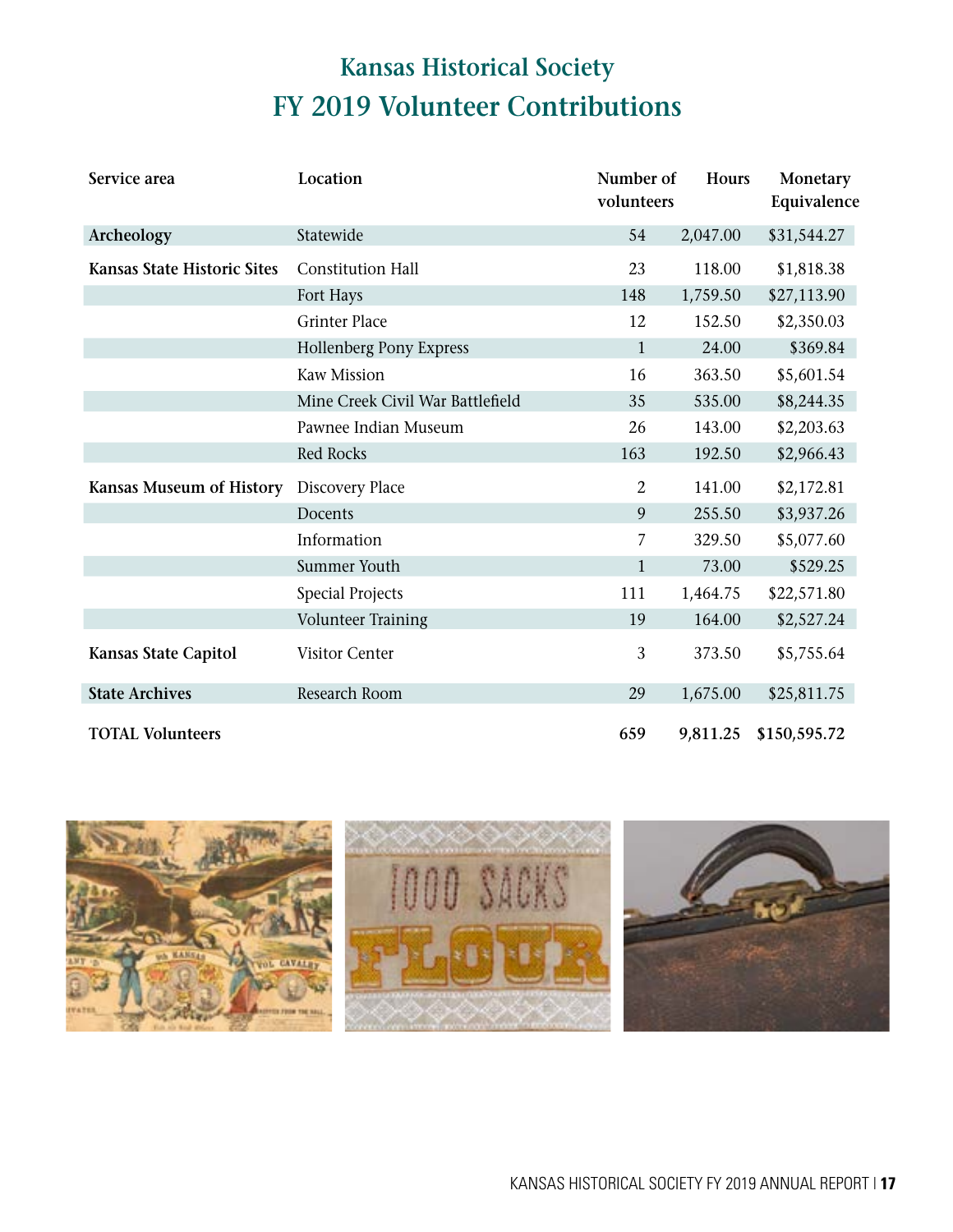# **Kansas Historical Society FY 2019 Financials**

#### **Revenues by Fund: \$6,863,147**



- State General Fund  $$4,258,154$
- $\blacksquare$  Fees \$1,211,478
- $\blacksquare$  Heritage Trust Fund \$486,736
- Federal \$906,799

The Kansas Historical Foundation provided \$282,585 to the agency through its budget.

#### **Expenditures by Program: \$6,863,147**



- $\blacksquare$  Administration \$2,071,948
- Capital Improvements \$699,824
- $\blacksquare$  Cultural Resources \$2,265,034
- Education and Museum  $$767,367$
- State Archives  $$1,058,974$